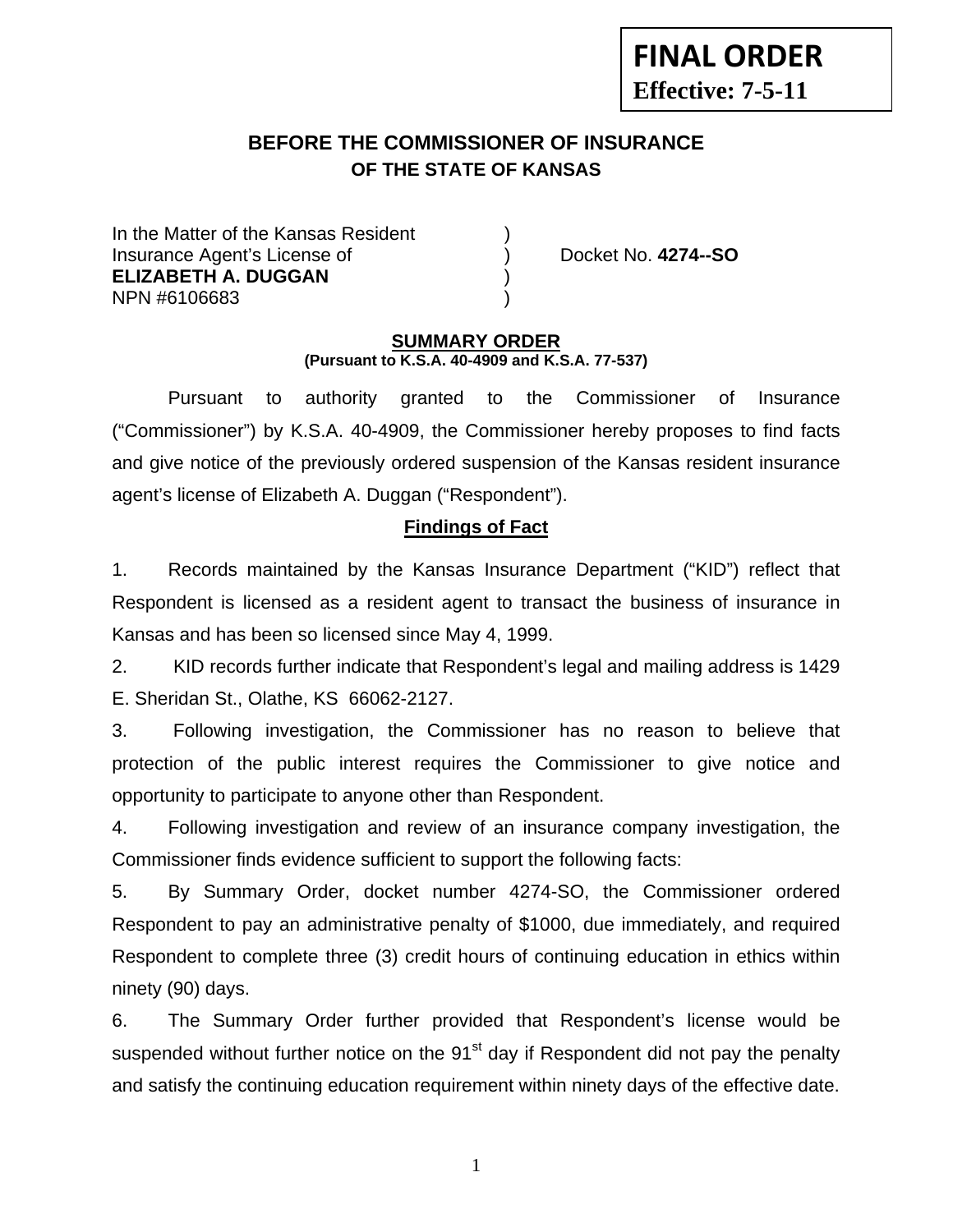7. The Summary Order was served by mail on February 18, 2011.

8. The Summary Order gave notice of the right to hearing, the person to be served a request for hearing, and that Respondent must request a hearing within 15 days or the order would become effective as a final order.

9. Respondent did not request a hearing, and the order was filed as a final order, after 15 days plus three additional days for service by mail, on March 9, 2011.

10. By letter dated May 31, 2011, counsel for KID reminded Respondent of the upcoming deadline, noted that KID had not received payment or proof of completion of any continuing education, and invited Respondent to contact KID if she believed KID records were incorrect.

11. To date, Respondent has neither paid the penalty nor submitted proof of completion of the continuing education.

12. Further, Respondent has not communicated with KID about her failure to comply.

# **Applicable Law**

13. K.S.A. 40-4909(a) provides, in relevant part:

"The commissioner may deny, suspend, revoke or refuse renewal of any license issued under this act if the commissioner finds that the applicant or license holder has. . . (2) Violated . . . (B) Any subpoena or order of the commissioner; . . ." K.S.A. 2010 Supp. 40-4909(a).

14. "No person whose license as an agent or broker had been suspended or revoked shall be employed by any insurance company doing business in this state either directly, indirectly, as an independent contractor or otherwise to negotiate or effect contracts of insurance, suretyship or indemnity or perform any act toward the solicitation of or transaction of any business of insurance during the period of such suspension or revocation." K.S.A. 2010 Supp. 40-4909(g).

# **Conclusions of Law**

15. The Commissioner has jurisdiction over Respondent as well as the subject matter of this proceeding, and such proceeding is held in the public interest.

16. The Commissioner concludes that the Summary Order served February 18, 2011, was properly issued and served, contained all elements required by K.S.A. 77- 537, and became effective as a final order on March 9, 2011.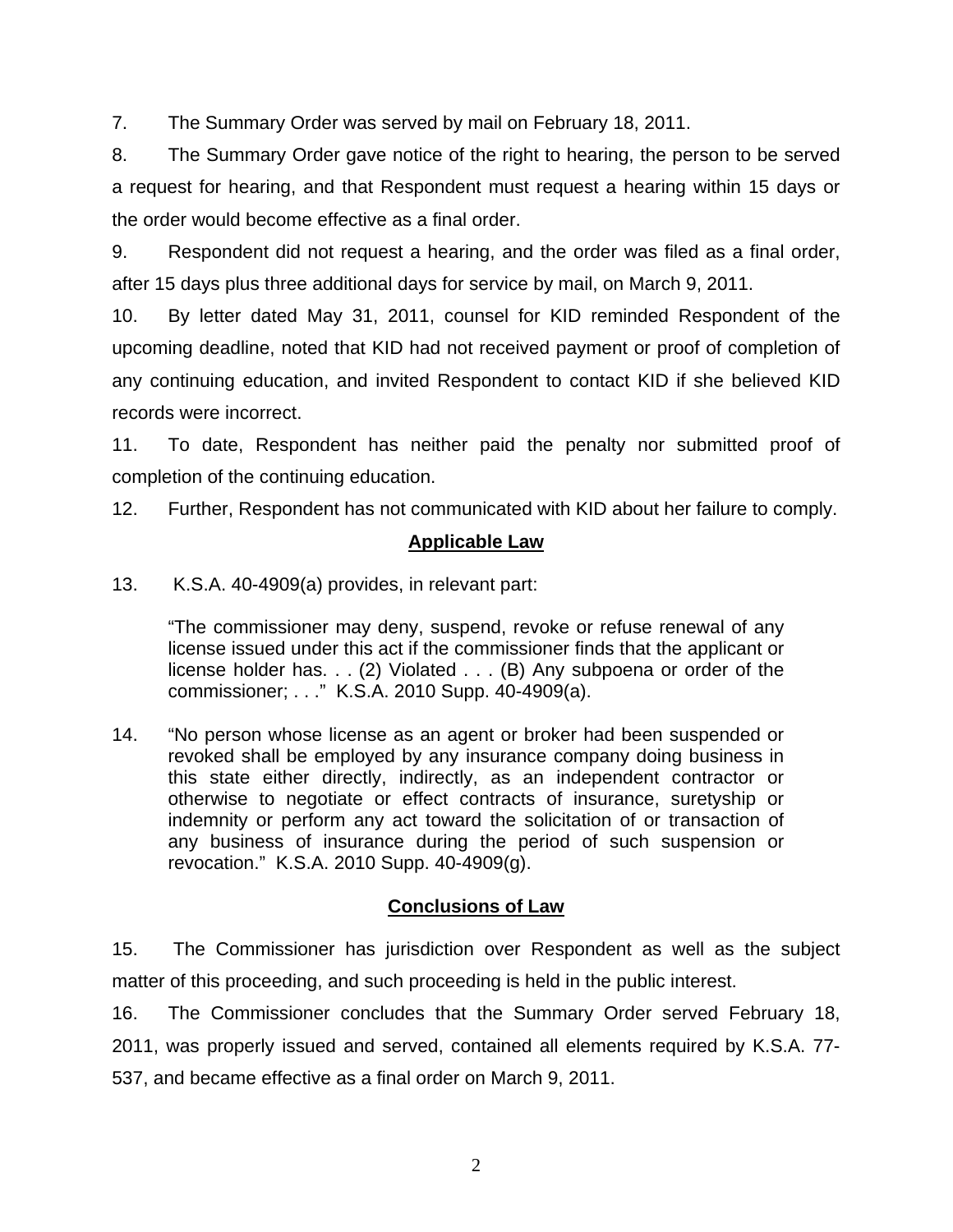17. The Commissioner concludes that Respondent has violated an order of the Commissioner, and the consequence of that violation is prescribed in the previous Summary Order.

18. The Kansas resident insurance agent license of Elizabeth A. Duggan was suspended by the terms of the Summary Order on June 8, 2011, and shall remain suspended until Respondent completes the requirements of the order, as prescribed in the Summary Order.

19. The Commissioner further concludes that sufficient grounds exist for action, up to and including revocation, against Respondent's insurance agent's license pursuant to K.S.A. 2010 Supp. 40-4909(a)(2)(B).

20. Based on the facts and circumstances set forth herein, it appears that the use of summary proceedings in this matter is appropriate, in accordance with the provisions set forth in K.S.A. 77-537(a), in that the use of summary proceedings does not violate any provision of the law, the protection of the public interest does not require the KID to give notice and opportunity to participate to persons other than Respondent, and after investigation, KID believes in good faith that the allegations will be supported to the applicable standard of proof.

 **IT IS THEREFORE ORDERED BY THE COMMISSIONER OF INSURANCE THAT** 

- **1. Elizabeth A. Duggan shall CEASE AND DESIST from the sale, solicitation, or negotiation of insurance, and from any employment with an insurance company authorized to do business in the state of Kansas to do any act toward the sale, solicitation, or negotiation of insurance business, from June 8, 2011, until reinstated by further order of the Commissioner; and**
- **2. Respondent shall not be permitted to renew her Kansas resident agent license or add appointments unless and until Respondent completes the requirements of the March 9, 2011, order, and Respondent's license is reinstated by further order of the Commissioner.**

3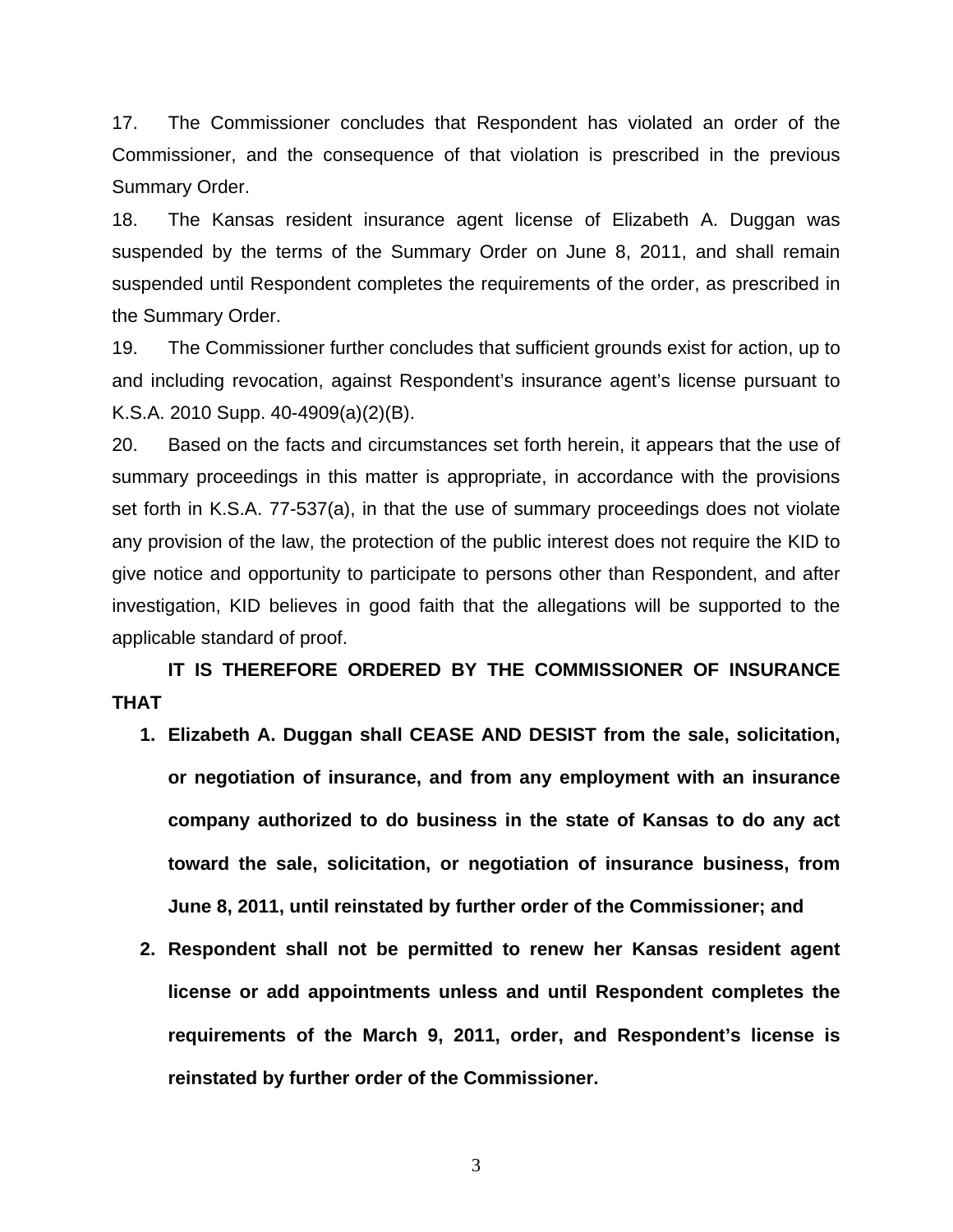## **IT IS SO ORDERED THIS \_\_15th\_\_ DAY OF JUNE 2011, IN THE CITY OF TOPEKA, COUNTY OF SHAWNEE, STATE OF KANSAS.**



/s/ Sandy Praeger Sandy Praeger Commissioner of Insurance

 \_/s/ Zachary J.C. Anshutz\_\_\_\_\_\_\_\_\_\_ Zachary J.C. Anshutz General Counsel

# **NOTICE OF RIGHTS TO HEARING AND REVIEW**

**Within fifteen (15) days of the date of service of this Summary Order, Respondent** may submit a written request for a hearing pursuant to K.S.A. 77-537 and K.S.A. 77-542. Any request for a hearing should be addressed to the following:

 Zachary J.C. Anshutz, General Counsel Kansas Insurance Department 420 S.W.  $9<sup>th</sup>$  Street Topeka, Kansas 66612

If a hearing is requested, the Kansas Insurance Department will serve notice of the time and place of the hearing and information on procedures, right of representation, and other rights of parties relating to the conduct of the hearing.

**If a hearing is not requested in the time and manner stated above, this Summary Order shall become effective as a Final Order upon the expiration of time for requesting a hearing.** In the event Respondent files a Petition for Judicial Review, pursuant to K.S.A. 77-613(e), the agency officer to be served on behalf of the Kansas Insurance Department is

 Zachary J.C. Anshutz, General Counsel Kansas Insurance Department 420 S.W. 9<sup>th</sup> Street Topeka, Kansas 66612